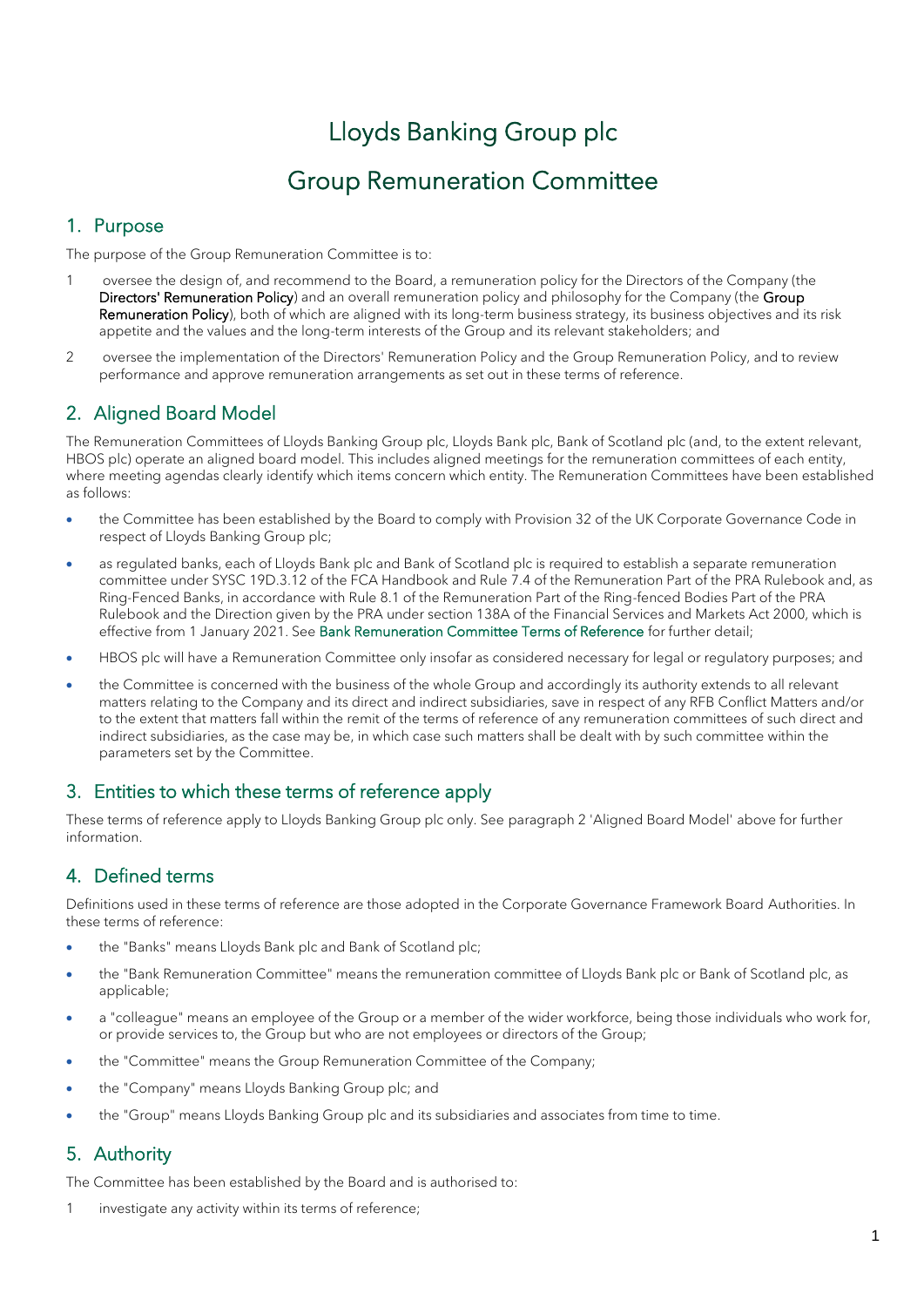- 2 have such direct access to the resources of the Group as it may reasonably require;
- 3 seek any information that it requires from any colleague (and all colleagues are directed to cooperate with any request made by the Committee);
- 4 secure the attendance of any colleague, or third parties with relevant experience and expertise, at meetings of the Committee if it considers this necessary;
- 5 engage outside legal or other independent professional advisers and access appropriate funding for the payment of relevant fees and expenses;
- 6 at the expense of the Company, engage any external remuneration advisers and set their terms of reference, and commission or purchase any relevant reports, surveys or information which it deems necessary to help fulfil its duties. However, the Committee should avoid designing pay structures based solely on benchmarking to the market or on the advice of remuneration consultants. Any advisers engaged by the Committee will not also be engaged by management for the purposes of obtaining remuneration advice without the consent of the Committee Chair. Any advisers engaged by the Committee will be subject to at least annual review by the Committee;
- 7 obtain assurances and, when appropriate, reports from the boards of subsidiary companies which have appointed separate remuneration committees; and
- 8 delegate all or any of its responsibilities to one or more sub-committees including one established solely for that purpose. It is noted that in respect of the remuneration of certain categories of colleagues, the Committee and each Bank Remuneration Committee have delegated authority to the Group Chief Executive to establish, implement and maintain remuneration policies, procedures and practices that adhere to the Group Remuneration Policy and are consistent with and promote principles of effective risk management.

The Committee shall work and liaise as necessary with all other Committees of the Board and each Bank Remuneration Committee, and periodically review interactions between the Board and the other Committees.

## 6. Responsibilities

The responsibilities of the Committee will be to:

#### A. Set the remuneration policies

- 1 Set and recommend to the Board for approval the Directors' Remuneration Policy and the Group Remuneration Policy, taking into account the Group's long-term business strategy, the Group Values, the Group Culture framework, all regulatory requirements, the long-term interests of shareholders, investors and other stakeholders and the need to engage with colleagues in developing such policies, as well as the need to promote effective risk management. Alignment between the two policies must also be considered.
- 2 Recommend the Group Remuneration Policy to each Bank Remuneration Committee for approval and consider any representations made by each Bank Remuneration Committee regarding the application of the Group Remuneration Policy to each of the Banks.
- 3 Ensure the Group's policies, practices and procedures and all remuneration arrangements comply with all relevant regulation, legislation, codes of conduct and good remuneration practice (including the Remuneration Part of the PRA Rulebook, FCA Handbook SYSC 19D and the UK Corporate Governance Code) and have regard to the remuneration trends for all colleagues. When determining Remuneration Policy and procedures, the Committee should consider the principles of clarity, simplicity, risk, predictability, proportionality and alignment to culture.

#### B. Monitor the remuneration policies

- 1 Review annually the report from the Group People & Productivity Director on the operation of the Group Remuneration Policy and its effectiveness and engage with colleagues to ensure they receive adequate information to understand the requirements of the Group Remuneration Policy and how it aligns with the Directors' Remuneration Policy, the performance assessment process and any regulatory requirements which apply to them.
- 2 Monitor the application of the authority delegated to the Group Chief Executive to ensure that the policies and principles are being consistently and effectively applied, seeking support and input from the People & Productivity function and Risk Division as appropriate and consider any representations from each Bank Remuneration Committee in this regard.
- 3 At least annually ensure that the implementation of the Directors' Remuneration Policy and the Group Remuneration Policy are subject to central and independent internal review for compliance.
- 4 At least annually review the 'LBG Performance Share Approach' document and the Deferral and Performance Adjustment policies, including the triggers under which malus and clawback would take place, ensuring that the Committee retains full discretion to introduce additional criteria where appropriate. Recommend any changes to the relevant Bank Remuneration Committee for approval and consider any representations from each Bank Remuneration Committee in this regard.
- 5 Liaise as needed with the Board Risk Committee and Risk Division to evaluate the incentives created by the Group's remuneration system (including risk-adjusted performance measures and the Group's malus and clawback policies) to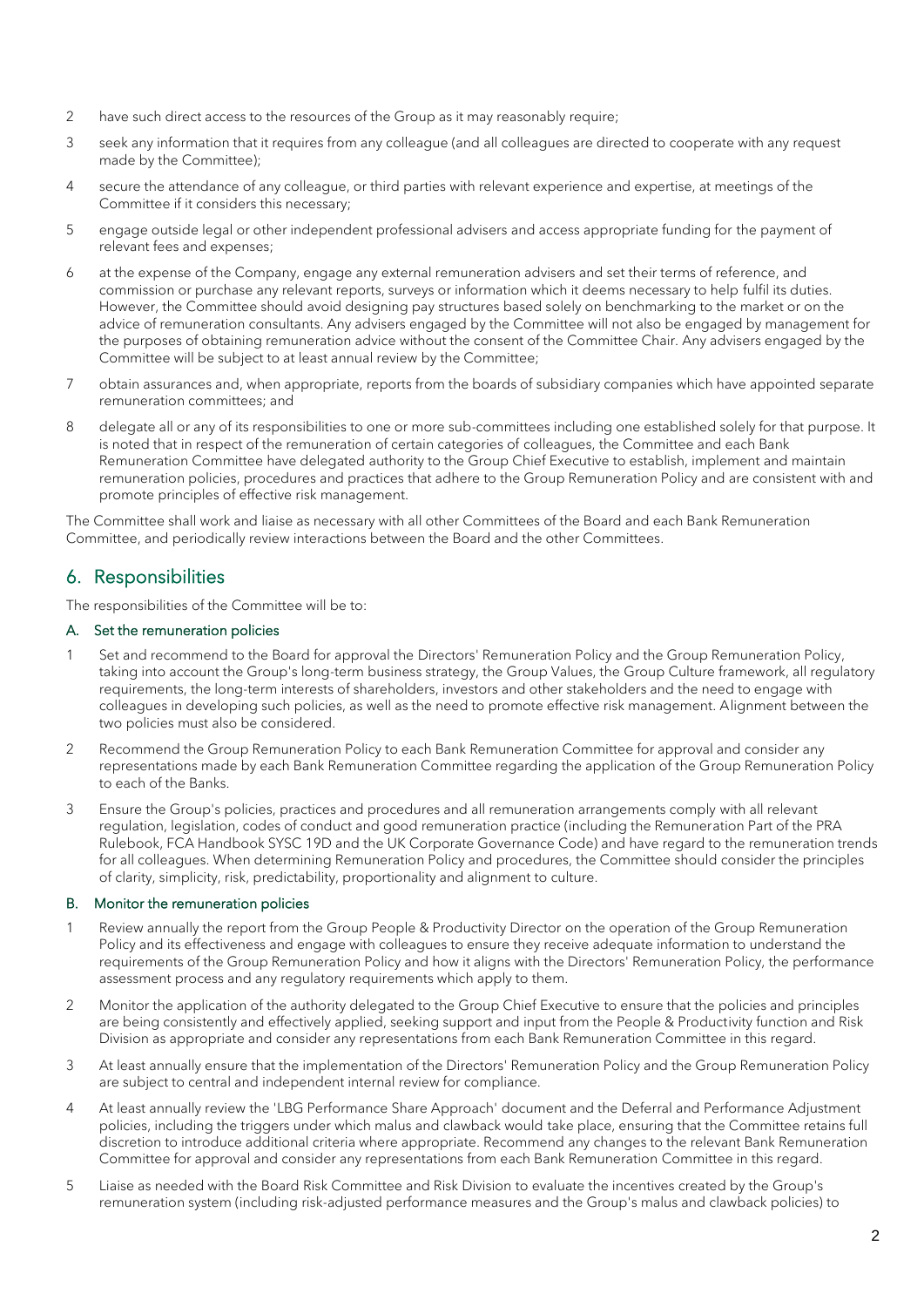confirm that they are in line with sound and effective risk management and to assess the risks arising from the Group's remuneration policies for the purposes of the Internal Capital Adequacy Assessment Process. As part of this, the Committee should ensure that it receives a report from the Chief Risk Officer on the implications of the Directors' Remuneration Policy and the Group Remuneration Policy for risk and risk management at least annually.

- 6 Ensure that potential conflicts of interest are managed and that no Director or senior executive is involved in any decisions as to their own remuneration.
- 7 Ensure that the application of remuneration policies incentivises appropriate behaviours in each Bank.
- 8 Monitor the Group's employee share schemes in operation from time to time, consider any representations made by each Bank Remuneration Committee and/or make recommendations to the relevant Bank Remuneration Committee in respect of such schemes, administer such schemes and monitor the application of the authority delegated to the Group Reward Director and/or the use of the Power of Attorney granted to the Group People & Property Director in respect of the administration of such schemes, approve any non-material amendments to such schemes proposed by the Group Reward Director and/or the Group People & Property Director in the case of participation by the Executive Directors in such schemes and recommend any new schemes or material amendments to existing schemes to the Board for approval.

#### C. Report and disclosure

- 1 Report annually to the Board on the principles and the substance of the Group Remuneration Policy and propose any substantive changes. This report will be supported by independent commentary from the Chief Risk Officer in the context of the Group's risk appetite and by positive assurance from each Group Executive Committee Member that all remuneration arrangements within their business area/function reflect fully the Group's overall approach.
- 2 Consider and note the contents of the annual Remuneration Policy Statement for each of the Banks for the PRA and FCA.
- 3 Ensure that procedures are in place to comply with the requirements for the disclosure of information relating to the Directors' remuneration, as set out in the Companies Act 2006, the Large and Medium-sized Companies and Groups (Accounts and Reports) Regulations 2008 (as amended), the Listing Rules and the UK Corporate Governance Code.
- 4 Consider and approve the Directors' remuneration report in the annual report and accounts, including the annual statement from the Chair of the Committee, the description of the work of the Committee as required by the UK Corporate Governance Code, the annual report on remuneration setting out payments during the financial year and, when required, the Directors' Remuneration Policy in relation to future payments to the Directors and former Directors.
- 5 Consider and make recommendations to the Board on remuneration-related shareholder resolutions.
- 6 Maintain contact as required with shareholders about the remuneration of Executive Directors and senior management and the work of the Committee.

#### D. Oversight of decisions regarding the remuneration of Directors and the Group Executive Committee

- 1 Determine fees payable to the Chair.
- 2 Determine the Company's policy on, and approve, the contracts of employment, the terms of service and the pensions (considering pension provisions available to colleagues and the individual pension impact and associated costs of salary increases) of the Executive Directors and Group Executive Committee members and standing attendees (including the Company Secretary).
- 3 Agree the policy for authorising claims for expenses incurred by the Group Chief Executive and the Company Chair, considering expenses provisions available to colleagues.

#### E. Oversight of decisions regarding the remuneration of Directors, Group Executive Committee, High Earners, Senior Manager Functions, Risk and Audit Functions

Determine the matters set out in sub-paragraphs 1 to 4 below (within the terms of the current Directors' Remuneration Policy and/or Group Remuneration Policy, as applicable) in respect of the following individuals:

- a. each Group Executive Committee member and attendee, including the Executive Directors and the Company Secretary (recommending such matters to the relevant Bank Remuneration Committee for approval in respect of individuals who perform an executive role within such Bank);
- b. individuals whose Total Compensation (defined as base salary, fixed benefits, bonus, fixed share awards, Group Performance Share awards and Group Ownership Share awards) exceeds £1,000,000 per annum (High Earners) (recommending such matters to the relevant Bank Remuneration Committee for approval in respect of individuals who are considered Material Risk Takers of such Bank);
- c. any colleagues performing a Senior Manager Function within the Group (recommending such matters to the relevant Bank Remuneration Committee for approval in respect of individuals who perform such role within such Bank); and
- d. (i) the Group Chief Risk Officer and Group Chief Internal Auditor and persons reporting directly to them, considering any recommendations from the Chair of the Risk Committee and the Chair of the Audit Committee in relation to their performance and the outcome of any risk adjustment for such persons; and (ii) in respect of such individuals performing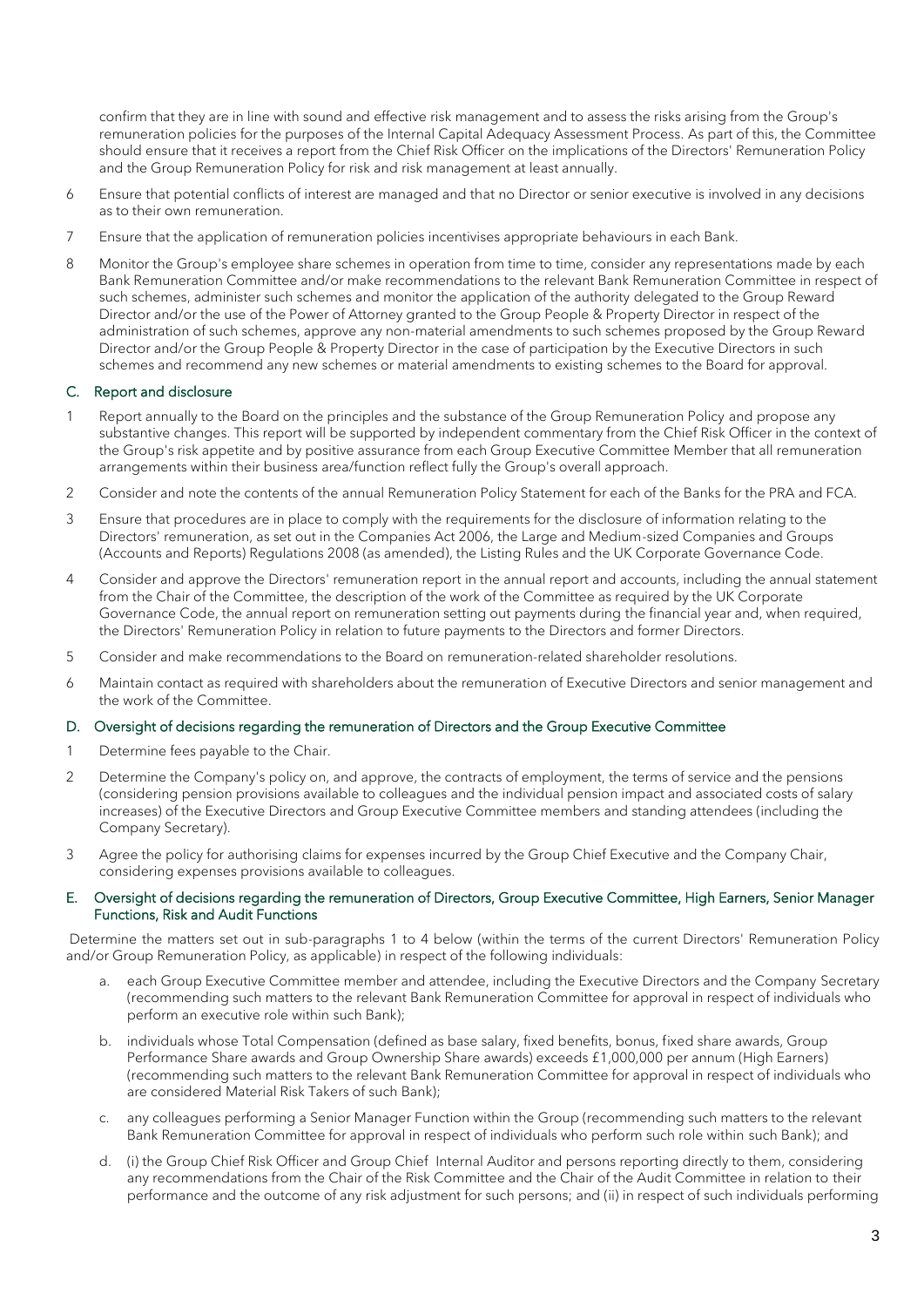such role that work (exclusively or predominantly) within such Bank, recommending such matters to the relevant Bank Remuneration Committee for approval and noting that the RFB-Only NEDs have a right of veto in respect of the remuneration of the Functional Risk Director for each of the Banks.

- 1 The performance assessments and all aspects of remuneration (including the terms of employment and any other commitments to be made on retirement, resignation or dismissal to ensure fairness, avoid reward for failure and recognise the duty to mitigate loss).
- 2 The design of and targets for any annual performance-related variable remuneration plans (including the ability to override formulaic outcomes), the review of individuals' performance against these targets and any payments proposed considering variable remuneration plans of other colleagues where applicable.
- 3 The design of, eligibility for and targets for, any longer-term performance-related remuneration plans (including determining the size of awards taking into account long-term variable remuneration plans of other colleagues where applicable) and the subsequent review of performance against such targets, considering whether to override formulaic outcomes and agreeing any payments proposed.
- 4 Whether an appropriate level of risk management and performance adjustment (including the application of deferral and malus and clawback) has been applied in performance assessments and remuneration awarded to these colleagues.

#### F. Oversight of decisions regarding the remuneration of other Material Risk Takers

Set and monitor (and, in respect of individuals who are considered to be Material Risk Takers within the Banks, consider any representations made by each Bank Remuneration Committee and recommend any changes to the relevant Bank Remuneration Committee for approval) the policy and principles to be applied by the Group Chief Executive in relation to all aspects of remuneration (including in relation to any annual performance-related variable remuneration plans and participation in the Group's employee share schemes) for all other individuals who are considered to be Material Risk Takers in accordance with the Remuneration Part of the PRA Rulebook or SYSC 19 of the FCA Handbook.

#### G. Oversight of decisions regarding the remuneration of all colleagues

In respect of all colleagues, where applicable:

- 1 Determine and recommend to the Board for approval the pension policy.
- 2 Monitor annual base salary increase budgets.
- 3 Review and oversee pay and benefit policies and the alignment of incentives and rewards with culture.
- 4 Review and oversee financial and non-financial reward policies and procedures.
- 5 Approve any buy-out award or guarantee exceeding £500,000.
- 6 Approve any termination payment exceeding £500,000 (excluding values that reflect express contractual obligations, that form part of a redundancy policy, or that result from 'good leaver' treatment either under express plan rule provisions or which form part of a 'good leaver' framework approved by the Committee). In making any such determinations the Committee shall ensure that any such packages are reasonable, reflect performance achieved over time and are designed in a way that does not reward failure or misconduct.

## 7. Membership

#### A. Membership

- 1 At all times the Committee shall comprise at least three members. All members of the Committee must be independent Non-Executive Directors (within the meaning of the UK Corporate Governance Code).
- 2 Members of the Committee will be appointed by its Board on the recommendation of its Board's Nomination and Governance Committee in consultation with the Chair of the (Remuneration) Committee.
- 3 The Chair of the Board may be a member of the Committee provided they were considered independent on their appointment as Chair.
- 4 At least one member of the Board Risk Committee and at least one member of the Audit Committee will be members of the Committee.
- 5 Appointments to the Committee will be for a period of up to three years, which may be extended for two further three-year periods, provided the Director still meets the criteria for membership of the Committee.
- 6 The Committee should be provided with appropriate and timely training coordinated by Group Secretariat, both in the form of an induction programme for new members and on an ongoing basis for all members.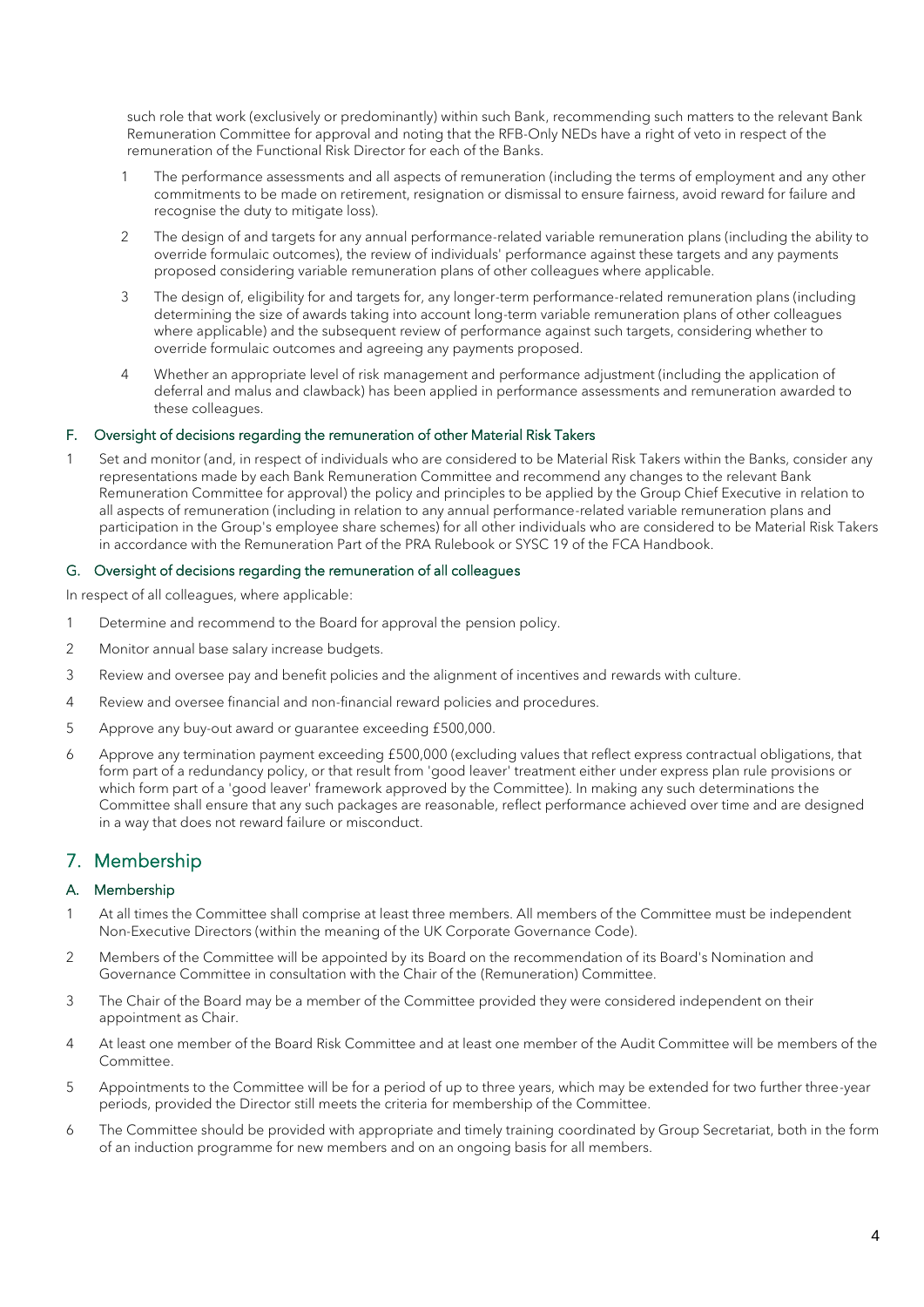#### B. The Chair

- 1 The Chair of the Committee will be appointed by the members of the Board following the recommendation of the Nomination and Governance Committee.
- 2 In the Chair's temporary absence, one of the other members of the Committee nominated by the Chair in advance or elected by the other members of that Committee will act as Chair
- 3 The Chair must have served at least 12 months as a member of a remuneration committee before being appointed to act as Chair of the Committee.
- 4 The Chair of the Board may not chair the Committee.
- 5 The Chair's primary responsibility is to chair and oversee the performance of the role of the Committee.
- 6 The Chair's other responsibilities in respect of the Committee include:
	- a. ensuring that the Committee meets with suitable frequency;
	- b. fostering an open, inclusive discussion which challenges executives, where appropriate;
	- c. ensuring that the Committee devotes enough time and attention to the matters within its remit;
	- d. helping to ensure that the Committee and its members have the information necessary to discharge its and their duties and tasks;
	- e. reporting to the Board on the Committee's activities;
	- f. facilitating the running of the Committee to assist it in providing independent oversight of executive decisions;
	- g. safeguarding the independence and overseeing the performance of the Committee;
	- h. ensuring that the regulatory requirements in relation to the Committee are satisfied; and
	- i. engaging with stakeholders, including the PRA, the FCA and principal shareholders, recognised unions and colleagues, on behalf of the Committee;
- 7 The Chair will be available, wherever possible, at the Group's AGM.
- 8 The Chair of the Committee (insofar as it considers issues on behalf of or in relation to an SMCR Entity) is a Senior Manager for the purposes of the SMCR. This role needs approval by the PRA/FCA.

#### C. Quorum

1 The quorum for meetings of the Committee shall be any three members.

#### D. Attendees

- 1 Only members of the Committee have the right to attend Committee meetings.
- 2 The Committee may invite such non-Member attendees as it deems necessary to fulfil its responsibilities. The Group Chief Executive, the Group People & Property Director and the Group Reward Director will normally attend meetings and other members of management may be invited for a particular meeting or a particular agenda item as and when the Committee deems it appropriate or necessary.
- 3 Two RFB-Only NEDs will normally attend Committee meetings.
- 4 The Committee should exercise independent judgement when evaluating the advice of external third parties and when receiving views from Executive Directors and senior management, whose role in this regard should be clearly separated from their role within the business and care should be taken to recognise and avoid conflicts of interest.
- 5 No person will be in attendance when matters concerning their own remuneration or fees are discussed.

## 8. Committee management

#### A. Secretary

1 The secretary to the Committee shall be the Company Secretary or their nominee.

#### B. Frequency

- 1 The Committee shall meet as often as is necessary to fulfil its responsibilities, and not less than four times a year.
- 2 The Chair, in consultation with the Company Secretary, shall decide on the frequency and timing of the Committee meetings, ensuring that enough time is allowed for each meeting to enable the Committee to discuss the agenda items in as much detail as may be required.
- 3 At least twice a year, the Chief Risk Officer and the Chief Financial Officer will each attend meetings to advise on the setting and review of performance targets and to validate and assess risk-adjustment techniques (including malus and clawback).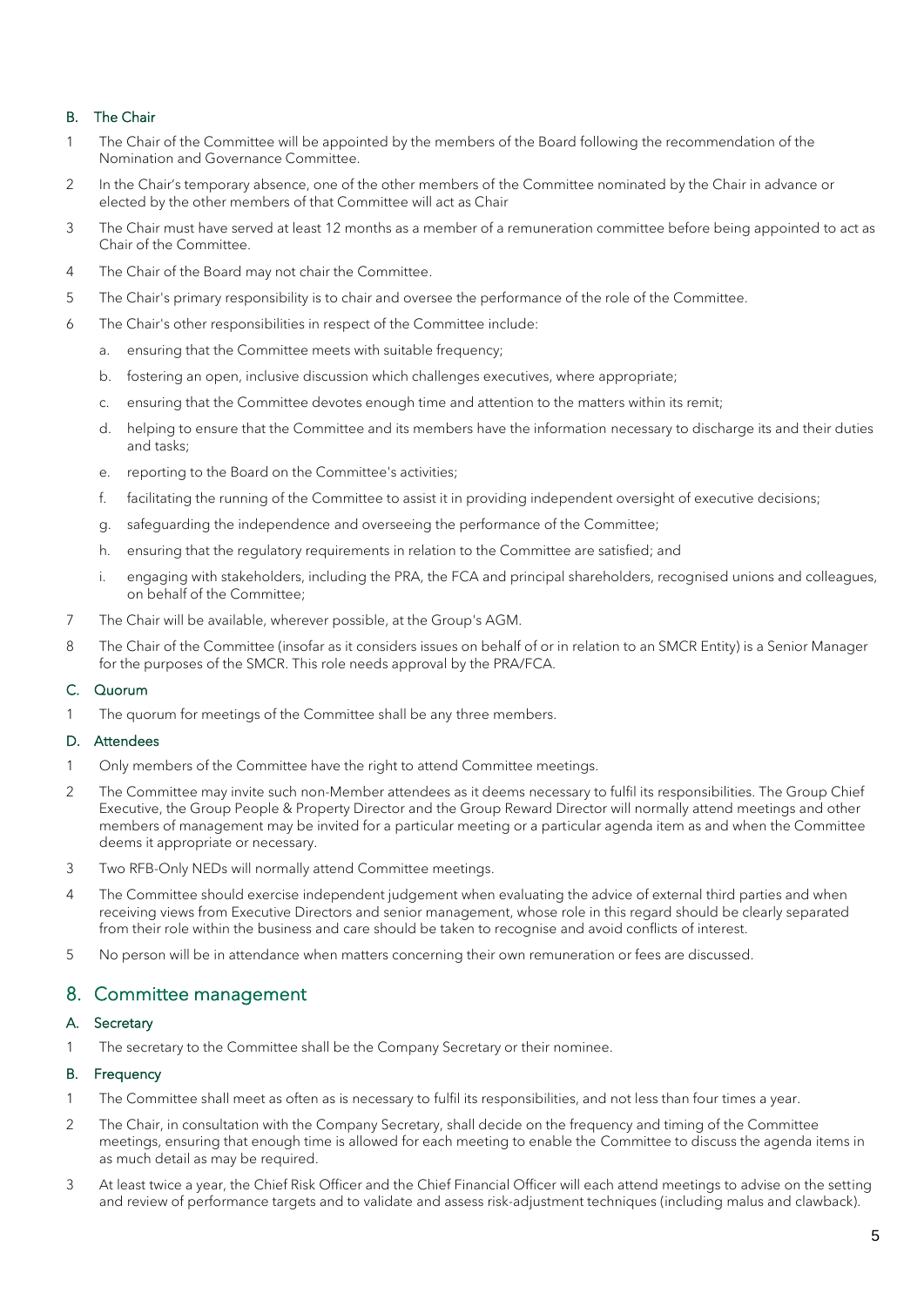4 As often as needed, the Committee shall meet with the Chief Risk Officer without management being present.

#### C. Notice, agenda and papers

- 1 The secretary to the Committee shall call meetings of the Committee at the request of any of:
	- a. the Chair of the Committee; and
	- b.. any member of the Committee.
- 2 Group Secretariat shall circulate notice of the meeting (confirming date, time and venue), the agenda and papers to all members of the Committee electronically at least four working days before the meeting (or such shorter period as may be agreed by the Chair of the Committee) to enable full and proper consideration of the relevant issues. In light of the Aligned Board Model, papers will clearly identify which agenda items and meeting papers relate to which entity and are for consideration by the Committee.

#### D. Minutes and Record of Membership

- 1 The secretary to the Committee shall minute the proceedings of all meetings, including recording the names of those present and in attendance. In light of the Aligned Board Model, the minutes of the meetings of the Committee and each Bank Remuneration Committee will be produced as a composite document but will identify by which of the Committee or the Bank Remuneration Committees the issue has been considered, so as to make clear to which of the Company or the Banks the issue relates; however, separate minutes will be produced in respect of such meetings of the Banks' Committees as are held (at least twice a year) to consider matters that relate to the Banks alone; minutes of all meetings will identify any potential RFB Conflict Matter, whether the RFB-Only NEDs elected to exercise their weighted voting rights in respect of any RFB Conflict Matter and any action taken or to be taken in relation to any potential RFB Conflict Matter.
- 2 The secretary to the Committee shall ascertain, at the beginning of each meeting, the existence of any conflicts of interest and minute them accordingly.
- 3 The secretary to each Committee shall circulate minutes of meetings promptly to the Chair for approval in principle and, following confirmation of such approval, shall in due course circulate such minutes to all members of the Committee as part of the materials for the Committee's next meeting.
- 4 The secretary to the Committee will keep a record of the membership, and the dates of any changes to such membership, of the Committee and any person who, or firm which, provides advice or services to the Committee or materially assists the Committee on matters relating to Directors' remuneration and the nature of any other services provided by that person to the Company during the year.

#### E. Review requirements

- 1 The Committee shall review at least annually these terms of reference and propose any amendments it deems necessary or desirable to the Board for approval.
- 2 The Committee shall review at least annually its performance and effectiveness (and shall be subject to review by its Board's Nomination and Governance Committee) and shall propose any recommendations it deems necessary or desirable to the Board for approval.

#### These terms of reference became effective as of 31 May 2022.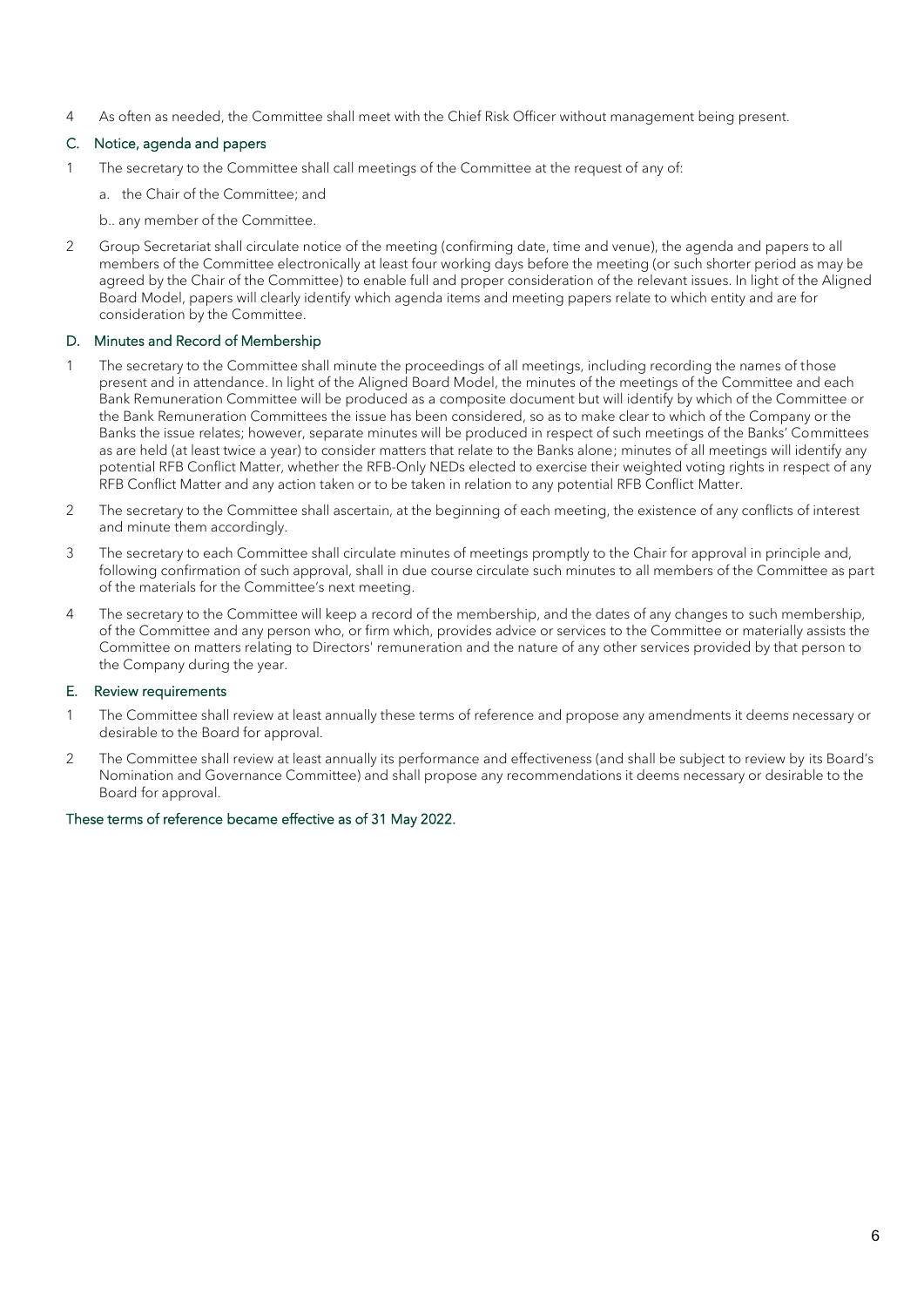# Lloyds Bank plc and Bank of Scotland plc

## Bank Remuneration Committee

## 1. Purpose

The purpose of each Bank Remuneration Committee is to:

- 1 review and make recommendations to its Board on the remuneration policy and framework for its Bank and for performing such other duties as may be prescribed for remuneration committees by the regulators of its Bank, taking into account the principles, policies and governance requirements of Lloyds Banking Group plc and the recommendations of the Group Remuneration Committee; and
- 2 review and ensure that the remuneration policy, practices and procedures of its Bank are consistent with, and promote the sound and effective risk management of, its Bank and incentivise appropriate behaviours within its Bank.

## 2. Aligned Board Model

The Remuneration Committees of Lloyds Banking Group plc, Lloyds Bank plc, Bank of Scotland plc (and, to the extent relevant, HBOS plc) operate an aligned board model. This includes aligned meetings for the Remuneration Committees of each entity, where meeting agendas clearly identify which items concern which entity. The Remuneration Committees have been established as follows:

- as regulated banks, each of Lloyds Bank plc and Bank of Scotland plc is required to establish a remuneration committee under SYSC 19D.3.12 of the FCA Handbook and Rule 7.4 of the Remuneration Part of the PRA Rulebook and, as Ring-Fenced Banks, in accordance with Rule 8.1 of the Ring-fenced Bodies Part of the PRA Rulebook and the Direction given by the PRA under section 138A of the Financial Services and Markets Act 2000, which is effective from 1 January 2021;
- the Group Remuneration Committee, established by the Board of Lloyds Banking Group plc, is concerned with the business of the whole Group and accordingly its authority extends to all relevant matters relating to the Group, save, so far as each of the Banks is concerned, in respect of any RFB Conflict Matters and/or to the extent that matters fall within the remit of these terms of reference, as the case may be, in which case such matters shall be dealt with by the relevant Bank's Committee within the parameters set by the Group Remuneration Committee;
- these terms of reference are for each of the Bank's Remuneration Committee separately; and
- HBOS plc will have a Remuneration Committee only insofar as considered necessary for legal or regulatory purposes.

## 3. Entities to which these terms of reference apply

These terms of reference apply to Lloyds Bank plc and Bank of Scotland plc only. See paragraph 2 'Aligned Board Model' above for further information.

## 4. Defined terms

Definitions used in these terms of reference are those adopted in the Corporate Governance Framework Board Authorities. In these terms of reference:

- the "Bank" means Lloyds Bank plc or Bank of Scotland plc;
- a "colleague" means an employee of the Bank or a member of the wider workforce, being those individuals who work for, or provide services to, the Bank but who are not employees or directors of the Bank;
- the "Committee" means the Remuneration Committee of the Bank;
- the "Group" means Lloyds Banking Group plc and its subsidiaries and associates from time to time; and
- the "Group Remuneration Committee" is a reference to the Remuneration Committee of Lloyds Banking Group plc.

## 5. Authority

Each Committee has been established by the Board of its Bank and is authorised to:

- 1 investigate any activity within its terms of reference;
- 2 have such direct access to the resources of the Group as it may reasonably require;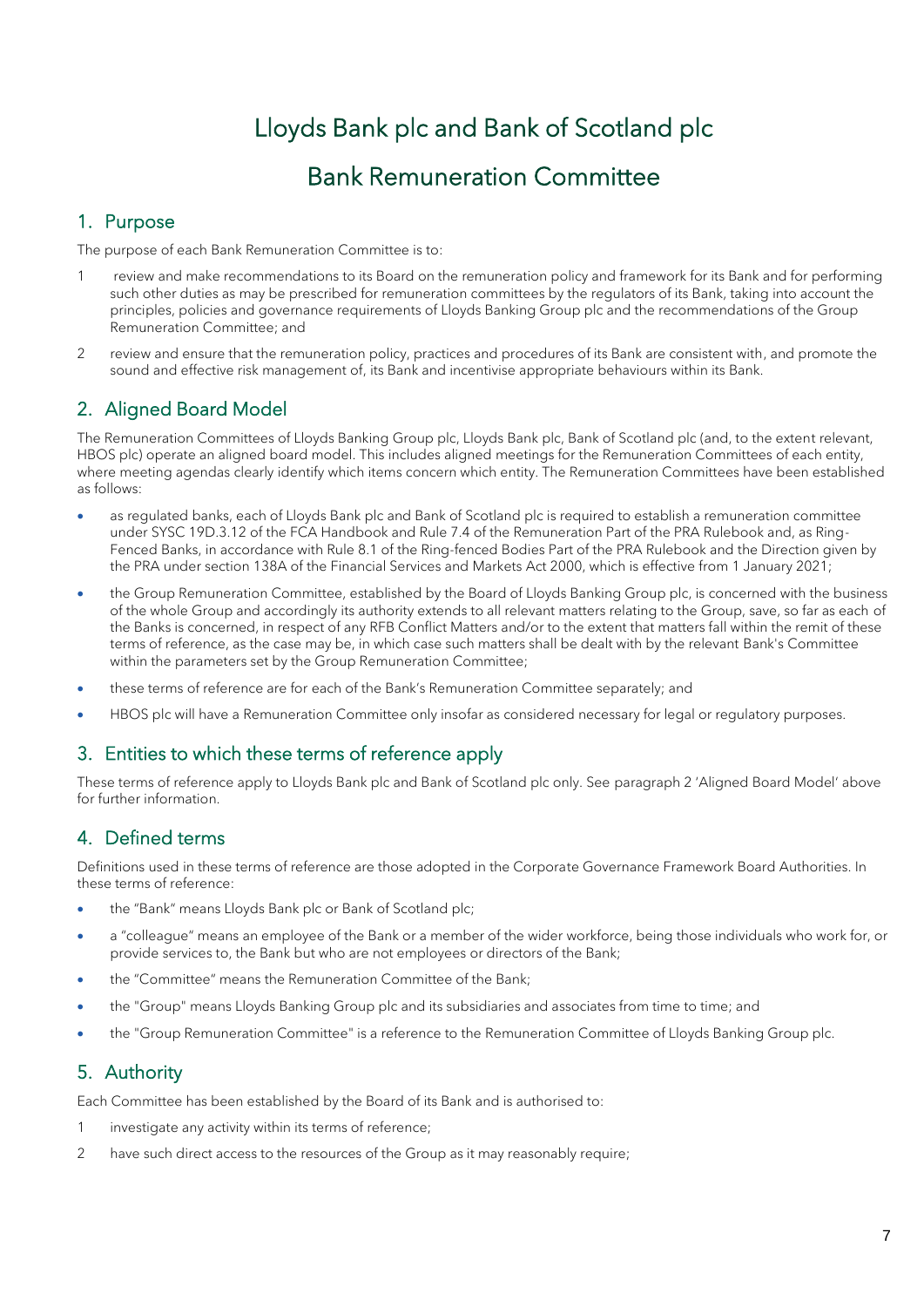- 3 seek any information that it needs from any colleague (and all colleagues are directed to cooperate with any request made by the Committee);
- 4 secure the attendance of any colleague, or third parties with relevant experience and expertise, at meetings of the Committee if it considers this necessary;
- 5 engage outside legal or other independent professional advisers and access appropriate funding for the payment of relevant fees and expenses; and
- 6 delegate all or any of its responsibilities to one or more sub-committees including one established solely for that purpose. It is noted that in respect of the remuneration of certain categories of colleagues, the Group Remuneration Committee and each Committee have delegated authority to the Group Chief Executive to establish, implement and maintain remuneration policies, procedures and practices that adhere to the Group Remuneration Policy and are consistent with and promote principles of effective risk management.

Each Committee shall work and liaise as necessary with all other Committees of its Board and the Group Remuneration Committee, and periodically review interactions between its Board and the other Committees.

## 6. Responsibilities

The responsibilities of each Committee will be to:

#### A. Main responsibilities

- 1 Periodically review the Group Remuneration Policy as set by the Group Remuneration Committee, determine whether it will apply in whole or in part to its Bank (making representations to the Group Remuneration Committee as necessary) and make recommendations to its Board on the remuneration policy of its Bank and on such other matters on which its Board relies on recommendations from the Committee in accordance with the matters reserved for its Board.
- 2 Review the remuneration policies, practices and procedures of its Bank (and, where necessary, make representations to the Group Remuneration Committee) to ensure that they:
	- a. are consistent with and promote the sound and effective risk management of the Bank;
	- b. do not encourage risk taking that exceeds the level of tolerated risk of the Bank;
	- c. are in line with the business strategy, objectives, values and long-term interests of the Bank;
	- d. incentivise appropriate behaviours within the Bank; and
	- e. do not encourage the Bank to bear any risk which would undermine its ability to comply with any ring-fencing obligation.
- 3 Review (and, if considered appropriate by the Committee, recommend to its Board) the recommendations of the Group Remuneration Committee, always taking into account the principles, policies and governance requirements of the Group and all relevant laws and regulations including the FCA and PRA rules, guidance and sourcebooks and any other rules or regulation as applicable.
- 4 Review annually the report from the Group People & Productivity Director on the operation of the Group Remuneration Policy and its effectiveness for its Bank and make representations to the Group Remuneration Committee as necessary.
- 5 Monitor and review (and, if considered appropriate by the Committee, approve any recommendations of the Group Remuneration Committee in respect of) the application of the authority delegated to the Group Chief Executive and make representations to the Group Remuneration Committee as necessary to ensure that policies and principles are being consistently and effectively applied from the perspective of its Bank, seeking support and input from the People & Productivity function and Risk Division as appropriate.
- 6 Review the deferral and performance adjustment policies set by the Group Remuneration Committee, including the triggers under which malus and clawback would take place, and determine whether they will apply in whole or in part to its Bank, and make representations to the Group Remuneration Committee as necessary.
- 7 Liaise as needed with its Board's Board Risk Committee and the Bank's Risk Function to evaluate the incentives created by the remuneration system of its Bank (including risk-adjusted performance measures and malus and clawback policies) to confirm that they are in line with sound and effective risk management.
- 8 Periodically review the general principles of the Group Remuneration Policy (as it applies to its Bank) and its implementation including compliance with the Remuneration Part of the PRA Rulebook and SYSC 19 of the FCA Handbook.
- 9 Liaise with the Group Remuneration Committee to ensure that, at least annually, the implementation of the Group Remuneration Policy (as it applies to its Bank) is subject to central and independent internal review for compliance.
- 10 Consider and note the contents of the annual Remuneration Policy Statement for its Bank for the PRA and FCA.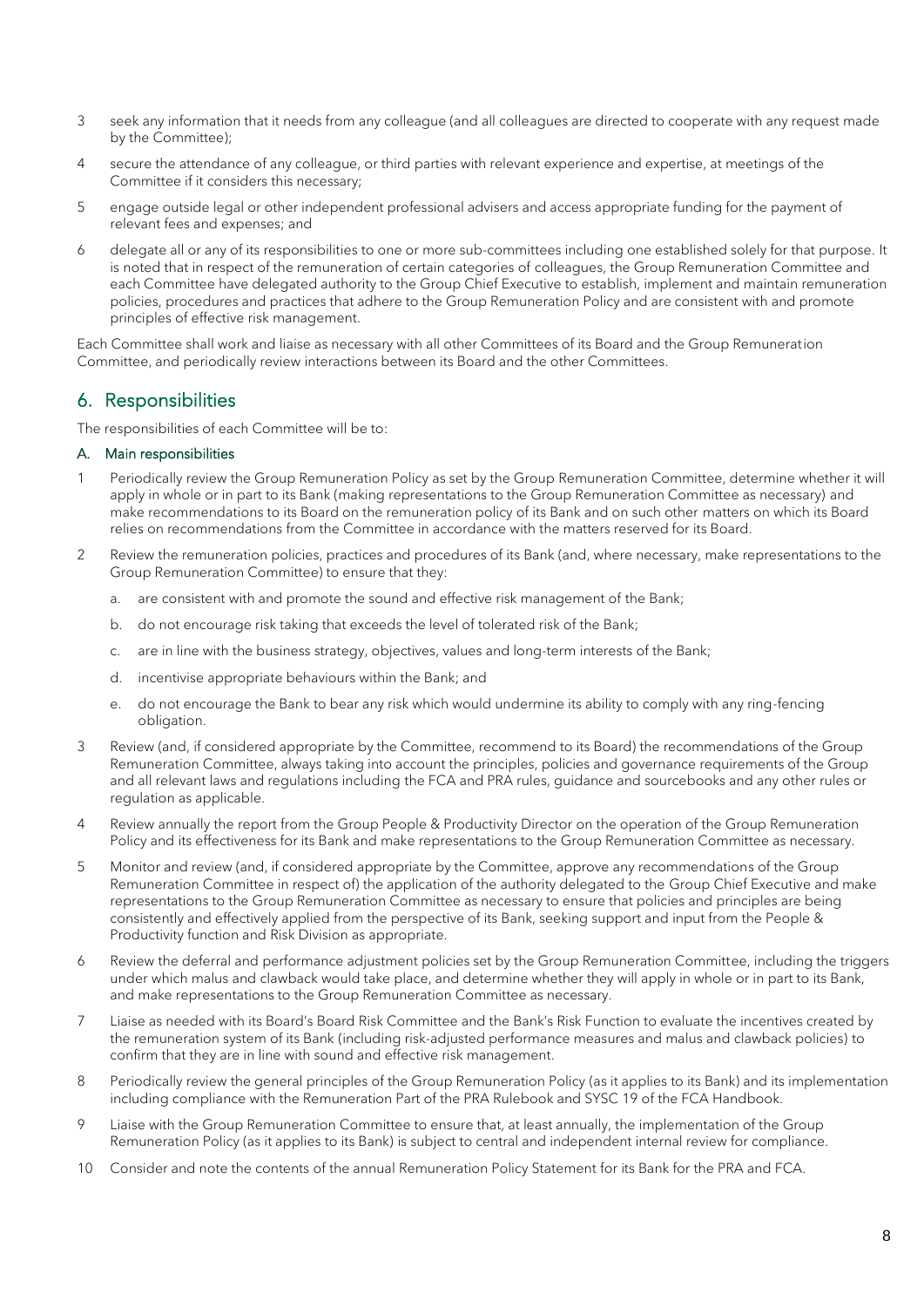- 11 Ensure that potential conflicts of interest are managed and that no Director or senior executive is involved in any decisions as to their own remuneration.
- 12 Monitor the participation of colleagues in the Group's employee share schemes in operation from time to time, make representations to the Group Remuneration Committee in respect of such schemes and assist with the administration of such schemes as necessary.

#### B. Specific Remuneration Arrangements

- Review and, if considered appropriate by the Committee, approve the recommendations of the Group Remuneration Committee in relation to the performance assessments and all aspects of remuneration in respect of the following individuals:
	- a. Group Executive Committee members and attendees who hold executive roles within its Bank;
	- b. individuals with Total Compensation (defined as base salary, fixed benefits, bonus, fixed share awards, Group Performance Share awards and Group Ownership Share awards) which exceeds £1,000,000 per annum (High Earners) who are considered to be Material Risk Takers within its Bank;
	- c. individuals performing a senior manager function within its Bank; and
	- d. persons performing a Chief Risk Officer or Chief Internal Auditor role for its Bank or persons reporting directly to them or to the Group Chief Risk Officer or Group Chief Internal Auditor and who work (exclusively or predominantly) within its Bank, considering any recommendations from its Bank's Audit Committee and Bank's Board Risk Committee in this regard and ensuring that its RFB-Only NEDs acting by a majority consider, and, if considered appropriate, determine not to veto, any aspects of the remuneration of the Functional Risk Director for its Bank.
- 2 Review (and, if considered appropriate by the Committee, approve) the recommendations of the Group Remuneration Committee in relation to the policy and principles to be applied by the Group Chief Executive in relation to all aspects of remuneration (including in relation to any annual performance-related variable remuneration plans and participation in the Group's employee share schemes) for all other individuals who are considered to be Material Risk Takers within its Bank in accordance with the Remuneration Part of the PRA Rulebook or SYSC 19 of the FCA Handbook.

## 7. Membership

#### A. Membership

- 1 At all times each Committee shall comprise at least three members. All members of each Committee must be independent Non-Executive Directors. At least two members of each Committee will be RFB-Only NEDs.
- 2 Members of each Committee will be appointed by its Board on the recommendation of its Board's Nomination and Governance Committee in consultation with the Chair of the (Remuneration) Committee.
- 3 Each of the RFB-Only NEDs may appoint any other RFB-Only NED (not already on the Committee) as their alternate to attend a meeting of the Committee. Where no RFB-Only NED who is a member of the Committee nor any such alternate can attend, the Chair shall:
	- a. in so far as possible, seek the view of the RFB-Only NEDs on any potential RFB Conflict Matter which is to be considered at that meeting; and
	- b. notify the PRA of the situation.
- 4 Appointments to the Committee will be for a period of up to three years, which may be extended for two further three-year periods, provided the Director still meets the criteria for membership of the Committee.
- 5 Members of the Committee should be provided with appropriate and timely training coordinated by Group Secretariat, both in the form of an induction programme for new members and on an ongoing basis for all members.

#### B. The Chair

- 1 The Chair of each Committee shall be appointed by its Board. The role of the Chair will be held by the Chair of the Lloyds Banking Group plc Group Remuneration Committee.
- 2 In the Chair's temporary absence, one of the other members of that Bank Remuneration Committee nominated by the Chair in advance or elected by the other members of that Committee will act as Chair.
- 3 The Chair of each Committee may not perform a similar role for any of the Group's other sub-groups.
- 4 The Chair's primary responsibilities are chairing and overseeing the performance of the role of the Committee and for overseeing the development and implementation of the remuneration policies and practices of the Bank.
- 5 The Chair's other responsibilities in respect of the Committee include:
	- a. ensuring that the Committee meets with suitable frequency: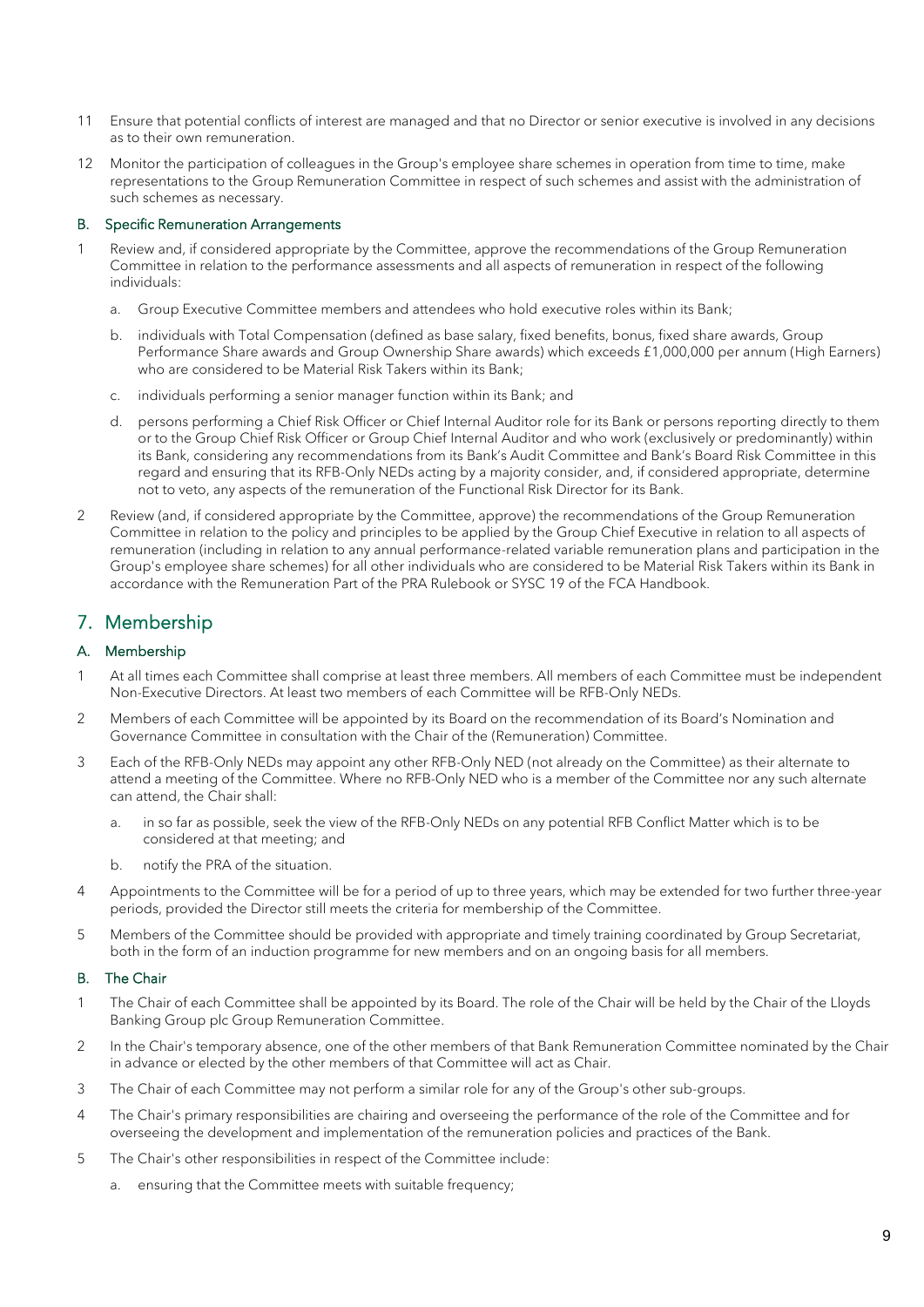- b. fostering an open, inclusive discussion which challenges executives, where appropriate;
- c. ensuring that the Committee devotes enough time and attention to the matters within its remit;
- d. helping to ensure that the Committee and its members have the information necessary to discharge its and their duties and tasks;
- e. facilitating the running of the Committee to assist it in providing independent oversight of executive decisions;
- f. safeguarding the independence and overseeing the performance of the Committee;
- g. ensuring that the regulatory requirements in relation to the Committee are satisfied;
- h. reporting to the Group Remuneration Committee at the request of the Chair of the Group Remuneration Committee on matters within the responsibility of their Committee and escalating matters to the Group Remuneration Committee as appropriate; and
- i. engaging with the Group Remuneration Committee and other stakeholders (including the PRA and the FCA), as necessary, on behalf of the Committee.
- 6 The Chair of the Committee (insofar as it considers issues on behalf of or in relation to an SMCR Entity) is a Senior Manager for the purposes of the SMCR. This role needs pre-approval from the PRA/FCA.

#### C. Quorum

The quorum for meetings of each Committee will be any three members.

#### D. Attendees

- 1 Only members of each Committee have the right to attend meetings of that Committee.
- 2 Each Committee may invite such non-Member attendees as it deems necessary to fulfil its responsibilities.

#### 8. Committee management

#### A. Secretary

1 The secretary to each Committee will be the Company Secretary or their nominee.

#### B. Frequency

- 1 Each Committee will meet as often as is necessary to fulfil its responsibilities, and not less than four times a year.
- 2 In light of the Aligned Board Model, each Committee shall meet at least twice a year to consider matters that relate to its Bank alone.
- 3 At least annually, the individual performing a Chief Risk Officer role for the Committee's Bank shall attend a meeting to validate and assess risk-adjustment techniques for the Bank (including malus and clawback).
- 4 As often as needed, each Committee shall meet with the individual performing a Chief Risk Officer role for the Bank without management being present.

#### C. Notice, agenda and papers

- 1 The secretary of each Committee shall call meetings of the Committee at the request of any of:
	- a. the Chair of the Committee; and
	- b. any member of the Committee.
- 2 Group Secretariat shall circulate notice of the meeting (confirming date, time and venue), the agenda and papers to all members of the Committee electronically at least four working days before the meeting (or such shorter period as may be agreed by the Chair of the Committee) to enable full and proper consideration of the relevant issues. In light of the Aligned Board Model, papers will clearly identify which agenda items and meeting papers relate to which entity and are for consideration by which Committee.

#### D. Minutes and Record of Membership

The secretary to each Committee shall minute the proceedings of all meetings, including recording the names of those present and in attendance. In light of the Aligned Board Model, the minutes of the meetings of each Committee and the Group Remuneration Committee will be produced as a composite document but will identify by which of the Committees or the Group Remuneration Committee the issue has been considered, so as to make clear to which of the Banks or Lloyds Banking Group plc the issue relates; however, separate minutes will be produced in respect of such meetings of the Banks' Committees as are held (at least twice a year) to consider matters that relate to the Banks alone; minutes of all meetings will identify any potential RFB Conflict Matter, whether the RFB-Only NEDs elected to exercise their weighted voting rights in respect of any RFB Conflict Matter and any action taken or to be taken in relation to any potential RFB Conflict Matter.